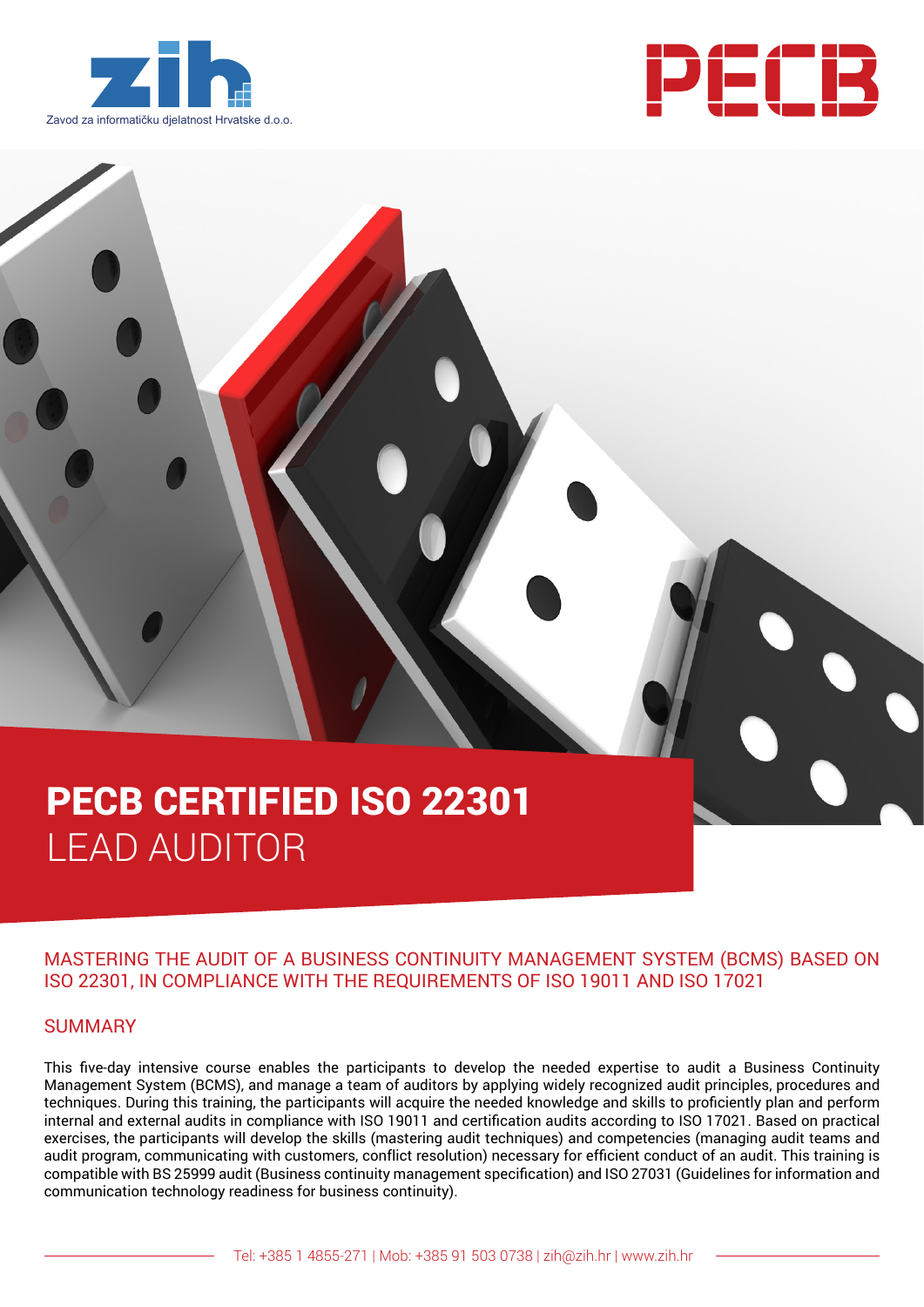

# WHO SHOULD ATTEND?

- ▶ Internal auditors and auditors wanting to perform and lead BCMS certification audits
- Project managers or consultants wanting to master the BCMS audit process
- Individuals responsible for Business Continuity or conformity in an organization
- Members of a Business Continuity team
- Expert advisors in information technology
- Technical experts wanting to prepare for a Business Continuity audit function

# **COURSE AGENDA** DURATION: 5 DAYS

## Introduction to Business Continuity Management System (BCMS) concepts as required by ISO 22301

- ▶ Presentation of the standards ISO 22301, ISO 27031, ISO/PAS 22399, BS 25999 and regulatory framework
- ▶ Fundamental principles of Business Continuity
- ▶ ISO 22301 certification process
- ▶ Business Continuity Management System (BCMS)
- ▶ Detailed presentation of the clauses of ISO22301

#### Planning and initiating an ISO 22301 audit

- ▶ Fundamental audit concepts and principles
- Audit the approach based on evidence and risk
- ▶ Preparation of an ISO 22301 certification audit
- **BCMS** documentation audit
- $\blacktriangleright$  Conducting an opening meeting

#### Conducting an ISO 22301 audit

- $\blacktriangleright$  Communication during the audit
- Audit procedures: observation, document review, interview, sampling techniques, technical verification, corroboration and evaluation
- ▶ Audit test plans
- $\blacktriangleright$  Formulation of audit findings and documenting of nonconformities

#### Concluding and ensuring the follow-up of an ISO 22301 audit

- ▶ Audit documentation
- Conducting a closing meeting and conclusion of an ISO 22301 audit
	- **Evaluation of corrective action plans**
	- ▶ ISO 22301 surveillance audit
	- ▶ ISO 22301 internal audit management program and second party audits

#### Certification Exam

DAY<sub>4</sub>

DAY<sub>1</sub>

**DAY 2** 

DAY 3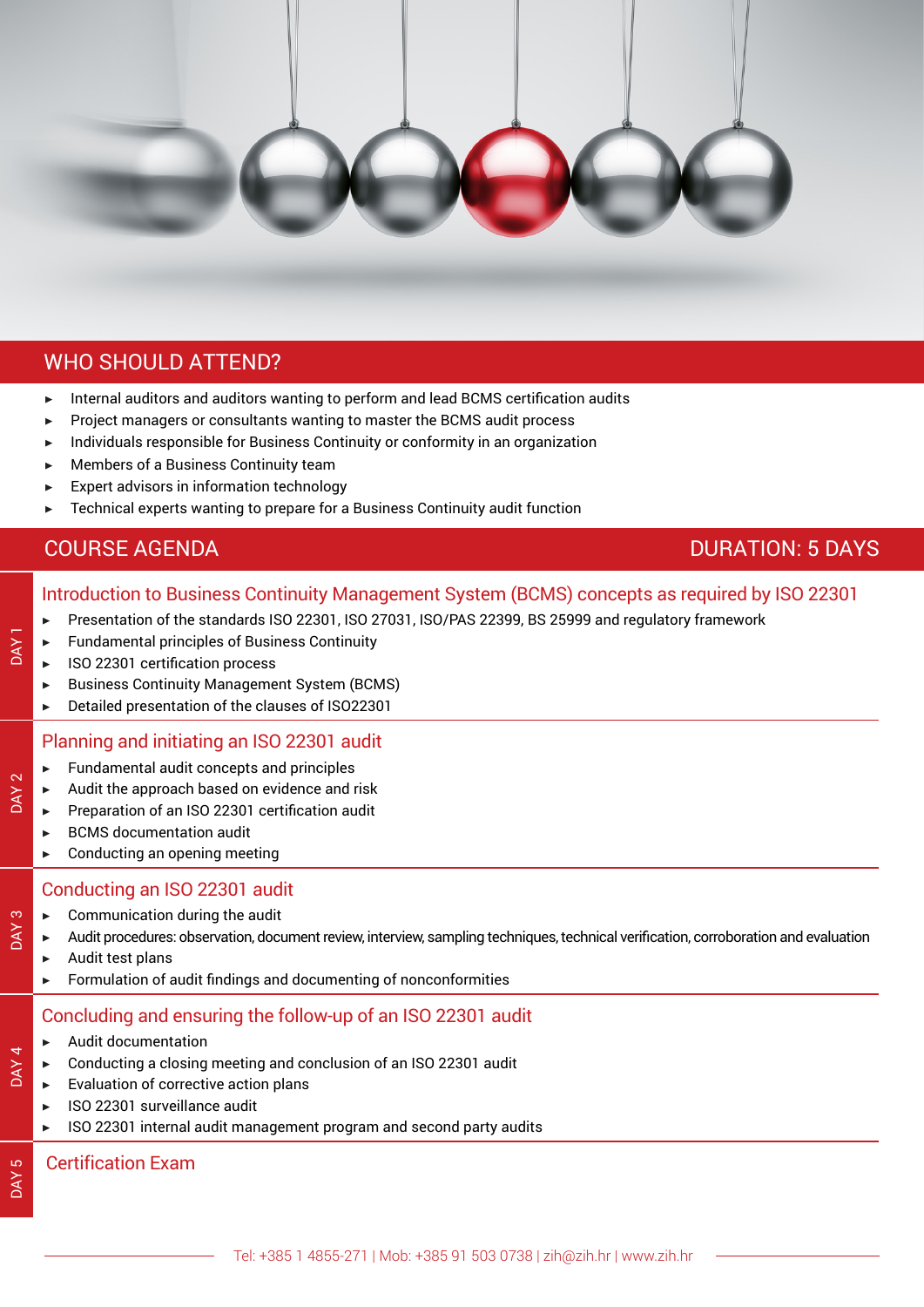

- To acquire the expertise of performing an ISO 22301 or BS 25999 internal audit, following the ISO 19011 guidelines
- ▶ To acquire the expertise of performing an ISO 22301 or BS 25999 certification audit, following the ISO 19011 guidelines and the specifications of ISO 17021
- To acquire the expertise necessary for managing a BCMS audit team
- To understand the operation of the BCMS in accordance with ISO 22301, ISO 27031 or BS 25999

Domain 1: Fundamental principles and concepts in Business Continuity

To understand the relationship between a Business Continuity Management System, including risk management, controls, the relationship & the compliance with the other requirements

# EXAMINATION

The "PECB Certified ISO 22301 Lead Auditor" exam fully meets the requirements of the PECB Examination and Certification Program (ECP). The exam covers the following competence domains: